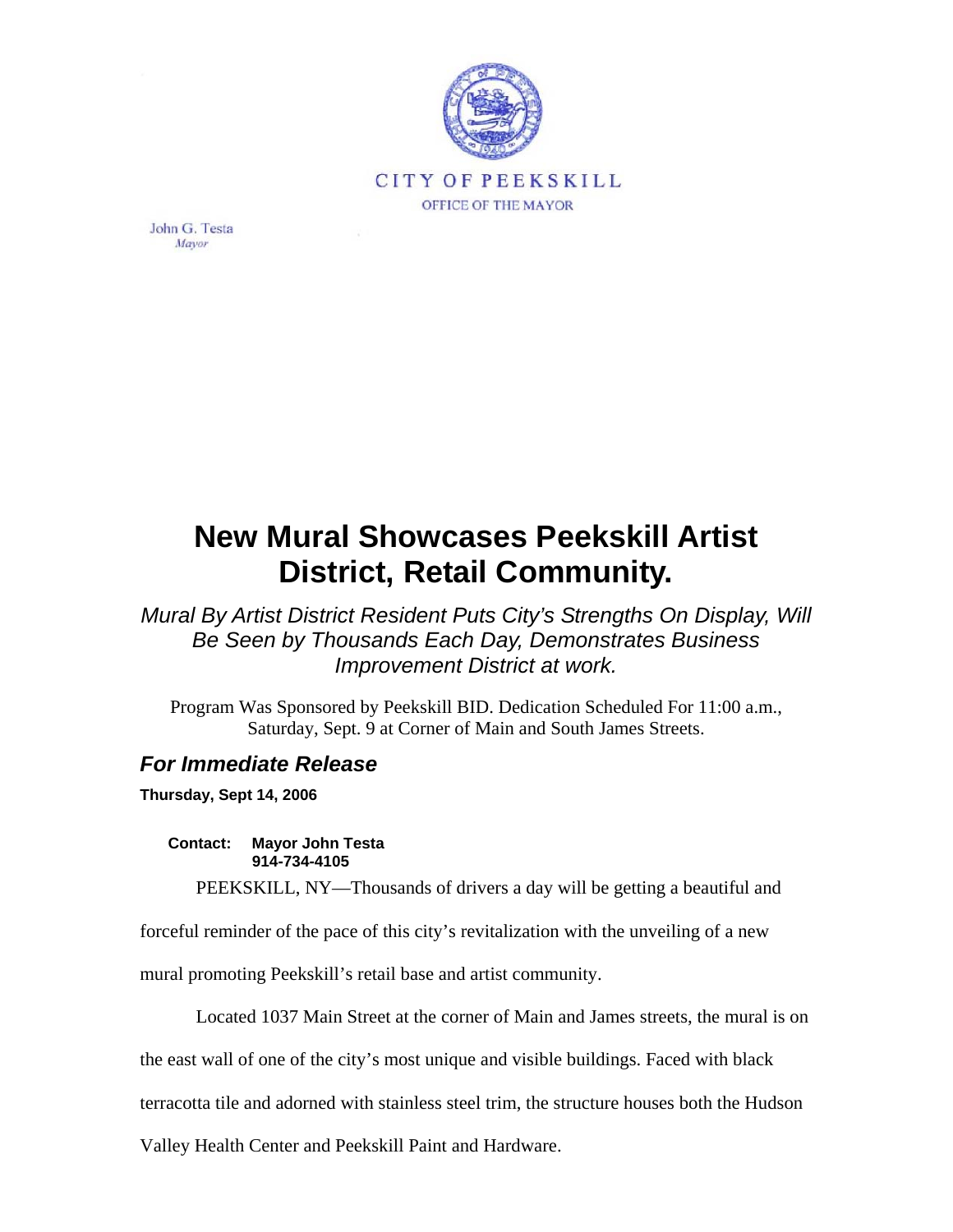"There was a sign on the wall that was faded and worn out," says Joe Lippolis, president of the Peekskill Business Improvement District, which sponsored the project. "We wanted to update it a little bit, make it fresher," says Lippolis, who is also owner of Rivertowns GMAC Realty.

"This is another sign of the importance of the Peekskill BID as a force for progress in our community," says Peekskill Mayor John Testa. "We live in a highly competitive world. By promoting the Artist District and our retailers, the BID is giving our downtown the focused, dedicated support it so urgently needs."

"With this project, the BID is doing the kind of job it was meant to do reinforcing the City's economic, commercial and promotional infrastructure," Lippolis says. "Last year, the BID helped create a new landmark when it installed the town clock on Bank Street. This year we're continuing that effort by creating a mural that pays tribute to our city's past, present and future," he says. "It's great to put these positive landmarks in place."

An official dedication of the new mural will take place on Saturday, Sept. 9 at 11:00 p.m. at the Mural's site at 1037 Main Street, which is on the corner of South James Street and Main. Mayor Testa and BID president Lippolis will be present, as will muralist Laura Cameron. At the suggestion of some BID members who were concerned about the old sign's condition, Artist and recent Peekskill resident Cameron approached the BID about creating a replacement. The BID then approached the Peekskill Arts Council to make sure all those who were interested in the project had a chance to offer their services. Cameron proved the winner.

2